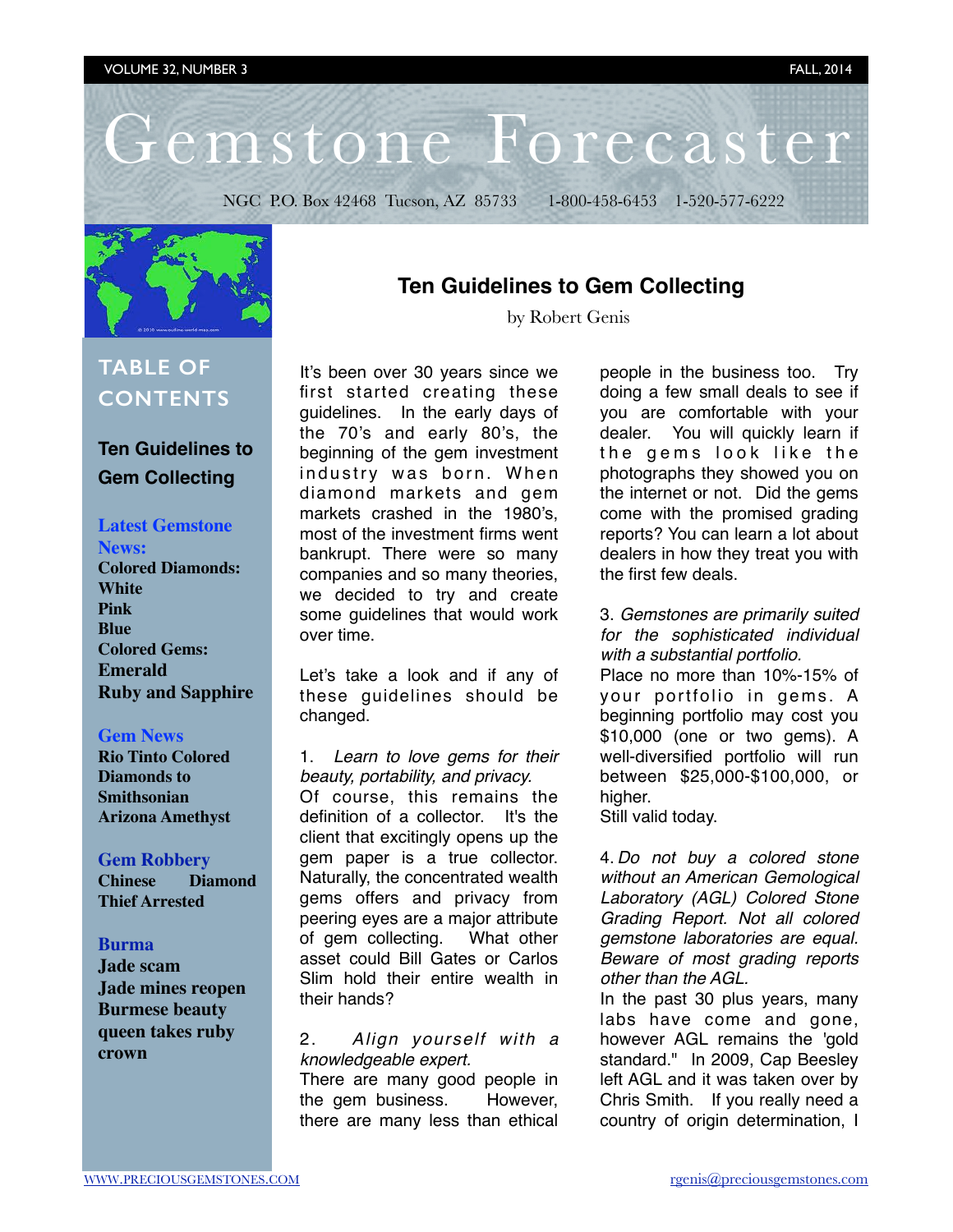still trust AGL to be the final arbitrator. AGL is also the only colored gemstone lab with a workable and comprehensive grading system. This is critical if you are a new collector or buying over the internet.

#### 5. *Do not buy a diamond without a Gemological Institute of America (GIA) Diamond Grading Report.*

Over the years this has become the industry standard. Never buy a colored diamonds without a GIA Grading report. White diamonds are almost fungible and can be easily purchased on the net.

#### 6. *Be sure you are buying at near-wholesale prices. Subscribe to The Gemstone Forecaster and other publications.*

Like laboratories, gem pricing guides have come and gone. The main one used today is the GemGuide, but regretfully it is wholesale only. You must have an industry proof to get his data. However, you can always ask your dealer to send you the price matrix of the gemstone you are considering. The Gemstone Forecaster prints retail prices of the major collector stones annually. Simply divide by 2 to get to wholesale.

7. *Beware of internet auction sites. Remember, if it sounds too good to be true, it usually is. Many dealers make false claims. What do you expect from stones for a few dollars per carat?* This is a brand new, relatively speaking, which was added during ascendency of Ebay.

Does anyone really think they can buy Burma ruby, Kashmir sapphire and Colombian emeralds for \$5 per carat? You would be surprised in how many did and still do today! Caveat Emptor.

*8. View your gem portfolio as a long-term hedge. Allow time to liquidate. Gems are similar to real estate, rather than precious metals. Proper portfolio planning can alleviate this potential problem. Gems are instantly liquid, but at a discount.* 

In the beginning of this industry, many companies tried various theories to create liquidity in the gem market. Many companies offered "guaranteed-buybacks." This worked during rising markets but when the markets turned down and everyone wanted to sell, the

companies went bankrupt. I thought the best chance were the new computerized networks that brought together buyers and sellers over the new electronic medium. Regretfully, it never really worked for colored gemstones because you could not buy these goods sight-unseen. I contend price lists and computers made white diamonds more liquid. Of course, the spreads are nothing like you get in the equity markets, but top can get a fast cash price for your diamonds with GIA grading reports. Colored gemstones are liquid, too, but the spreads are gigantic and most would only sell at below wholesale only if they were desperate. It's much smarter to slowly liquidate your goods and not need the money.

#### *9. Buy the best you can afford. In up markets, "the best appreciates the fastest".*

In 1903, Charles J. Phillips wrote Stamp Collecting as an Investment with his blueprint for investing success. His first rule was Rarityensure you are buying rare, sought after items. In reality nothing has really changed in over 100 years. Remember, the rarer the gemstones, the more valuable, the more likely to retain value. A perfect example of this are colored diamonds. The earth produces 10,000 white diamonds before we discover one colored diamond. That's rare.

#### 10. *Beware of boiler room gem scams. Watch out for Canadian firms with fake "look-alike" certificates and bogus price lists.*

Funny in hindsight, but we never got on the internet to sell gemstones. Many do not remember the early net days of 1995. The primary culture was to share information, not make a profit. If you attempted to sell something, you were ostracized from the burgeoning community. Seems quaint now. At any rate, we put up my web site to help Americans from being screwed by Canadian boiler rooms. The site was 100% informational. We were tired of explaining to people who called daily about their "boiler room" purchased goods and would simply direct them to the site. Have we stopped these crooks? No, they are now operating with impunity in England. Remember, if anyone cold calls you, simply hang up.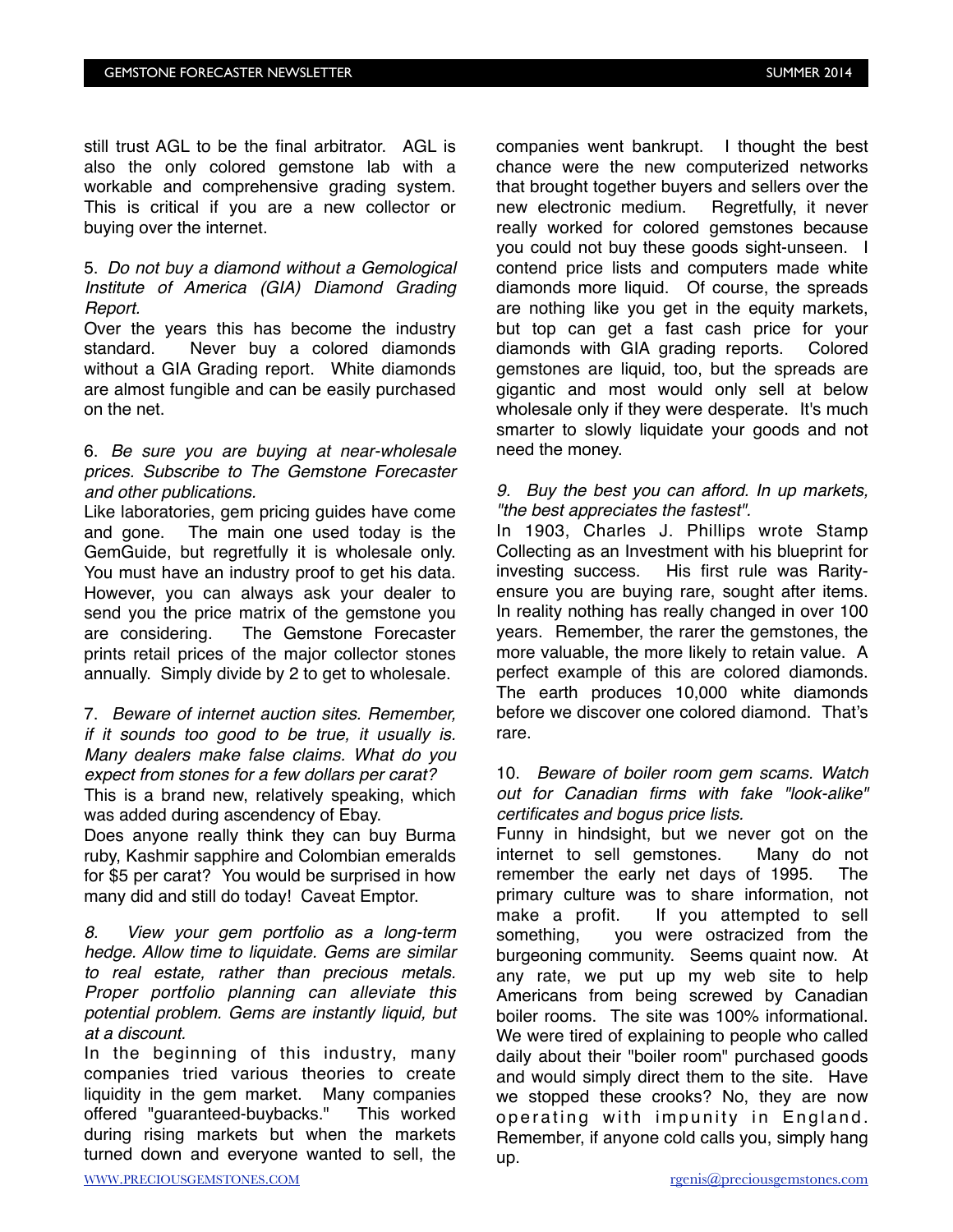#### 11. *Specialize in no heat, no clarity enhancement and no enhancement gemstones.*

In a way, this new guideline is similar to 9, however, we feel it deserves its own number. It doesn't take a rocket scent to figure out these stones are rare. Probably 99% of all emeralds are entreated and 95% of all ruby and sapphire. You can choose spinel and garnets because they are not normally treated. These goods are like the ultimate hedge because people will want them even in a bad market. This is less important for jewelry only buyers.

#### **Summary**

These guidelines are not the only way to collect gemstones. There are many theories being used in the market as we speak. However, if you are a new collector, by following these few simple guidelines, gem collecting can be fun and potentially profitable.

#### **Latest Gem Market News Colored Diamonds White Diamonds**

White diamonds continue to slide along with the precious metals. They have been in a downward trend since 2011 and are off approximately 25-30%.

Petra diamonds of South Africa recently found a 232 carat white diamond. The stone is reported to be a D color. It is expected to be auctioned later this year and should bring between \$10-\$20 million.

#### **Pink Diamonds**

The 30th Rio Tinto Australian pink diamond tender is making its world tour. The collection includes 55 diamonds This year, there are four red diamonds. The prime stone is a 1.21 Fancy Red Radiant diamond. Other important stones are the 2.17 Fancy Intense Purple-Pink emerald cut and a 1.59 Fancy Intense Purplish-Pink emerald cut. Less than1% of the world's 140 million carats are pink.

Sotheby's will auction a 8.41 flawless, fancy vivid purple-pink pear diamond this October in Hong Kong. It's pre-sale estimate is \$12.8-\$15.4 million or at least \$1.5 million per carat.

In other pink diamond news, Storm Mountain Diamonds of KOA Mine in Lesotho recently discovered the 23.82 Pink diamond. It is called the 'Lesotho Storm'. Last year they mined the 36.06 'Pink Storm'.

#### **Blue Diamonds**

The 12 carat, internally flawless (IF), Fancy Vivid blue diamond is now on display at he Natural History Museum in LA. The stone will be there until January 6, 2015. I am not sure if you can see this at the display, but the stone phosphoresces orange-red. This is very similar to the Hope diamond. It is unclear why these two fluoresce red when most blue diamonds fluoresce blue. If you live in California, check it out!

#### **Colored gemstones Emerald**

A major emerald trader Luis Murcia was found killed in central Colombia. This assassination sparks fears over an escalation of violence surrounding the country's lucrative emerald business. Murcia was found dead 20 miles from Bogota. His body was lying next to his armored car and had been shot seven times. His bodyguards were conveniently missing.

Murcia was one of the major players in Colombia's "Green Wars" of the 1980s during which competing emerald miners, joined by paramilitary groups and private armies, waged a war in Colombia that killed more than 6,000.

This is the second major dealer to be killed this year. Martin Rojas was assassinated in May.

#### **Ruby and Sapphire**

The Burma ruby and sapphire situation remains the same. Prices are generally too high for Burmese dealers to buy and resell in the US. Of course, ruby and jade is still embargoed, so the amount of goods remains dismal. Sometimes, we can find colored sapphires and spinels from Burma. Our advise remains: buy all of these you can get your hands on and hold!

#### **Gem News**

**Smithsonian Institution receives milliondollar diamond haul from Australian miner Rio Tinto NewsComAu September 10, 2014**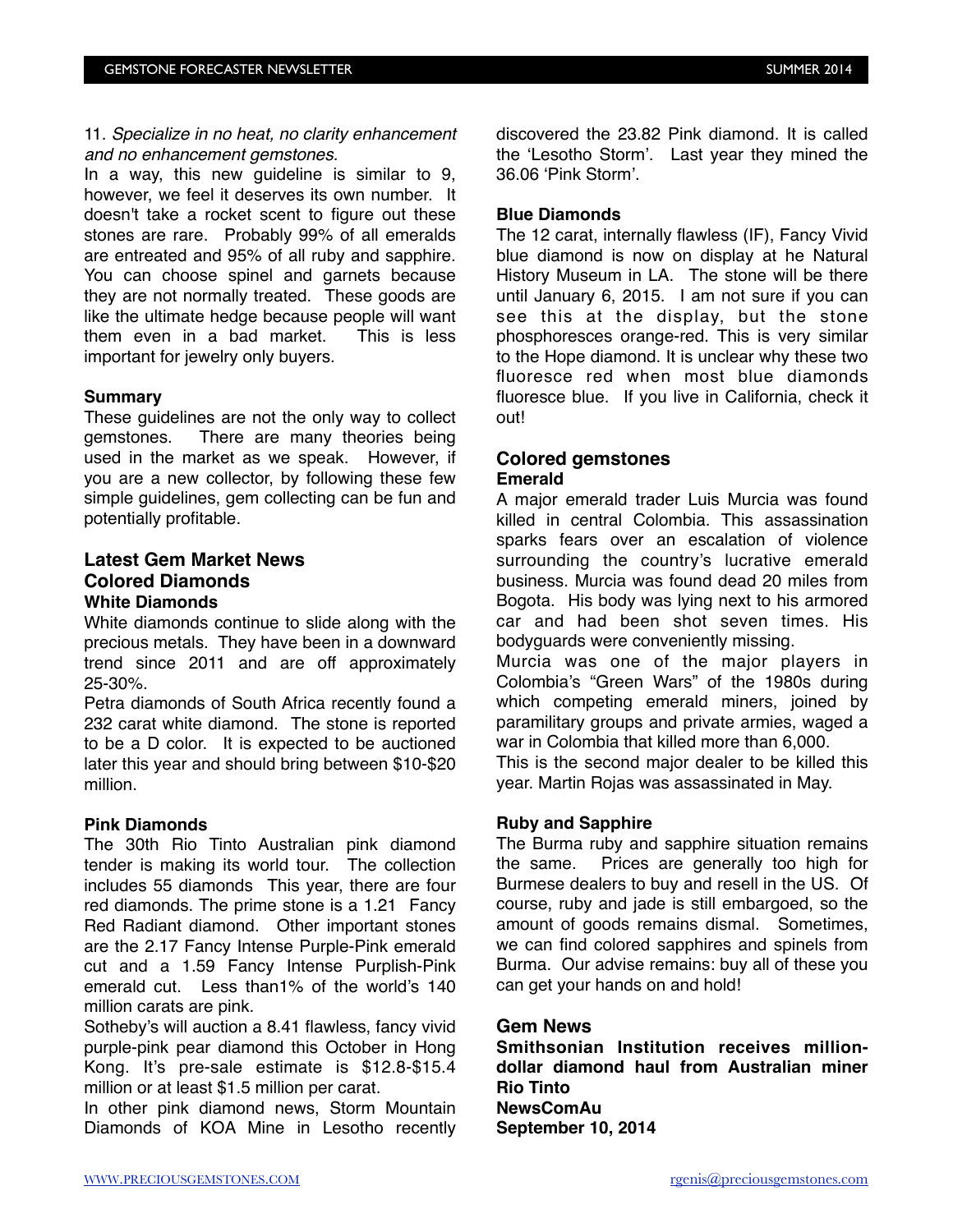Rio Tinto has announced this morning that it has gifted 500 carats of rough diamonds to the US Smithsonian Institution for exhibition and research purposes.

The significant donation of precious stones come from the Argyle Diamond Mine in the remote northwest of Australia.

This is the first collection of Argyle diamonds at the Smithsonian Institution, which is the world's largest museum and home to the most notable diamonds and diamond jewellery in the world.

The rough diamonds, which are gems in their natural state before being polished, will now be studied by Smithsonian researchers at the National Museum of Natural History to better understand the geological history of the planet.

 "Diamonds typically formed more than 160km deep in the Earth (below the crust) and provide an exceptional window into the geologic processes and conditions that took place there 2-3 billion years ago," the museum's curator of gems and minerals, Jeffrey Post, said.

The collection includes rare, pink diamonds and fills a gap in the US National Gem and Mineral Collection.

Mr Post is an expert on coloured diamonds and looks for clues about what factors lead to their various shades. His recent research has confirmed that the striking colour in pink diamonds is likely the result of a shock event in the gem's history, either in the mantle or during transport to the surface of the Earth.

Due to the rarity and high value associated with pink diamonds, there is great interest to identify the origin of the colour to potentially reproduce it in a laboratory setting. It will also help to distinguish natural pink diamonds from synthetic ones in the marketplace.

The Argyle Diamond Mine is the world's largest producer of natural coloured diamonds, and is also the first and only ongoing source of pink diamonds in the world.

Rio Tinto chief executive Sam Walsh officially handed over the diamond haul at an event hosted by Australia's ambassador to the US, Kim Beazley, in Washington DC this morning, Australia time.

"We are honoured to partner with such an esteemed scientific institution as the Smithsonian, and we are proud to share Rio Tinto's story of our unique Argyle diamonds," Mr Walsh said.

"This donation of Argyle diamonds represents an important piece of Australian mining history and we hope that it will be enjoyed by millions of people for many years to come."

#### **Deep Purple**

**An amethyst mine in Arizona yields especially high-quality gems. Rapaport By Mark Lepage**

The Four Peaks Amethyst Mine in Arizona is the only amethyst mine in the U.S. producing highquality purple amethyst that is priced above African and South American sources. It also has a great American tale to tell.

"It's one of those crazy stories," says Kurt Cavano, owner of the mine and Four Peaks Mining Co., based in Ocean Grove, New Jersey. In 1998, Cavano was an amateur jewelry maker attending the American Gem Trade Association (AGTA) Tucson GemFair and was musing aloud about how it might "be really cool to own a mine. And a guy behind me said, 'I know one that's for sale' — just some guy who knew a guy." Before Cavano knew it, he was in a helicopter flying to the Mazatzal Mountains, 40 miles northeast of Phoenix, Arizona, to meet Four Peaks owner Joe Hyman. He quickly purchased the mine for an undisclosed sum. "It was either a momentary lapse of judgment or the coolest thing I'd ever done," Cavano says now.

#### **Remote and Rugged**

"It's the most difficult mine you can imagine," Cavano says, adding that it was discovered in the early 1900s by gold prospector Jim McDaniels, who patented the claim by purchasing it from the government. The mine was worked on and off by successive owners but had been idle for ten years when Cavano first visited the site.

At 6,700 feet altitude, the mine is completely surrounded by the Tonto National Forest, with no roads into the 20-acre mine area located between two mountain peaks. The only access is provided by helicopter — "and it can't always land anyway due to wind," says Cavano — or a three-hour rough wilderness hike. Two-man teams of miners stay six to seven days, filtering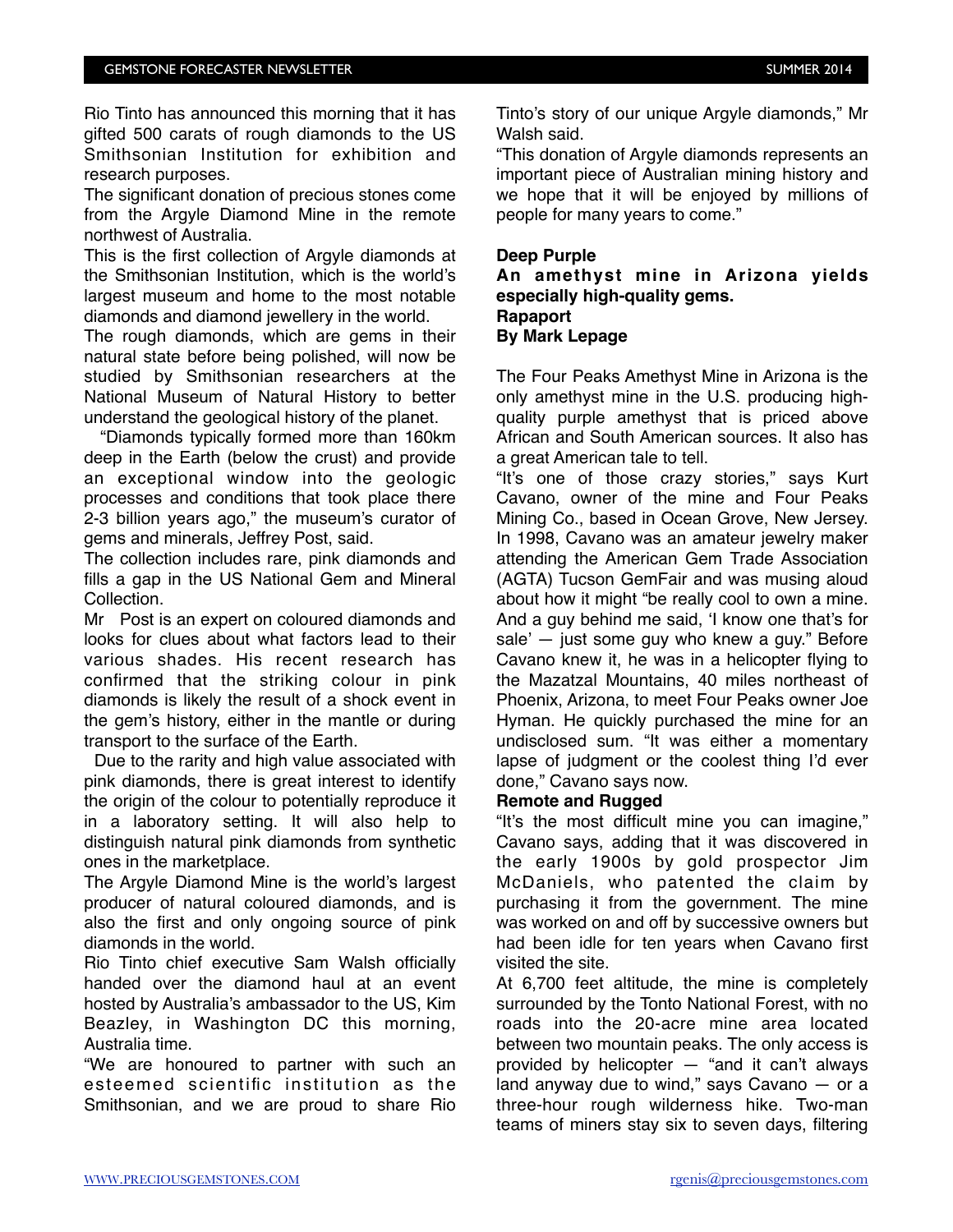rainwater for drinking. The site is furnished with a small equipment shed, a generator to power the mining lamps and solar panels and batteries to illuminate and ventilate the mine.

Twice a year, the company helicopters in canned food supplies and brings out amethyst, which is dug only by hand, using hammers and chisels. Air chisels are used on larger stones because blasting is prohibited by local authorities and besides, it would damage the amethyst crystals. Under the current owners, the miners have managed to dig six to ten feet per year, reaching a depth of 110 feet deep in 15 years.

#### **Modest Volume**

In addition to its remoteness, the mine does not produce huge volume. "About 1,000 pounds of rough amethyst are mined out every six months," says Mike Romanella, cutter and distributor of Commercial Mineral Company in Scottsdale, Arizona, and partner with Cavano in the mine. "Of that, 30 pounds is considered good enough for cutting, which will in the end produce enough cut gemstones to fill your cupped hands."

Then why bother? Because of the stone's beauty. Dudley Blauwet, owner of Dudley Blauwet Gems in Louisville, Colorado, deals mostly in Zambian, Brazilian and Uruguayan amethyst, and confirms that the high-quality standard in amethyst "is Siberian color, which is deep purple with rose undertones. The best quality I had was Zambian 12 years ago, and I haven't been offered amethyst rough from there for a very long time."

Meanwhile, Romanella describes Four Peaks material as "a special stone of beautiful Siberiantype amethyst, purple with red flash in it." Four Peaks amethyst is the only American production of the gemstone. "The color saturation is beautiful due to the zoning," Romanella explains, with superheated water underground dissolving minerals and quartzite and leaving color zones. "The result is just beautiful dark purple-red. We get some of the lighter color as well, but the deep, dark purple with the red glint in it is generally not produced anywhere else."

#### **Costs Reflect Challenges**

Because of that high quality, and the considerable overhead costs, prices for the U.S. amethyst are five to ten times those of Brazilian material, with a price-per-carat range from \$10 to

\$100 a carat, unusually high for amethyst. "Sizewise, most of this is smaller," Romanella says, "between 4 carats to 8 carats and lots of smaller half-carat and 1-carat stones, although I have an 80-carat and a 118-carat stone."

"What keeps the mine alive is that it's American amethyst, mined here," Romanella adds. "We showcase that fact  $-$  that it's an American product. You can go to Forever 21 and buy a \$20 necklace and throw it away after a year. When you can own a gem that has a story, it's really special." Blauwet agrees. "You often get a premium price for any American stone just because it's American and there is a limited production of it. A lot of local people scavengers — will collect it and it won't come out of the region."

Sami Fine Jewelry in Fountain Hills, Arizona, is the top retailer of the mine's stones, with first choice on everything that emerges from it. Stephenie Bjorkman, president of the company, says the store sells 10-carat to 20-carat stones for \$95 to \$150 per carat in a sterling silver and gold line of earrings, pendants, rings, bracelets and pins. "The American gem theme is important in our store," she says. "We focus on local amethyst gems, which are special due to that dark purple with a bright magenta flash."

Robert Higginbotham, co-owner with wife Melissa of Payson Jewelers in Payson, Arizona, retails Commercial Mineral Company amethyst. "For us, it's a local celebrity stone," Melissa says. At its peak, before the 2008 economic crash, we were selling 10 percent of our gross in amethyst."

Payson Jewelers sells rings, pendants and bracelets, with stones priced between \$50 to \$100 per carat and set in gold. "We sell mostly to locals who want to own the highest-quality Four Peaks amethyst for its deep, deep grape-jelly color — and deep in the gemstone is that red flash sparkling at you."

All of that matters, but only if the stones are available. Cavano admits the mine is "more of an adventure than an investment" that is only now coming close to breaking even. However, time is on the owners' side. "Everywhere we turn in the mine, the vein goes in different directions," he concludes. "There's no visible end to it, and plenty to dig for the next 25 years or more."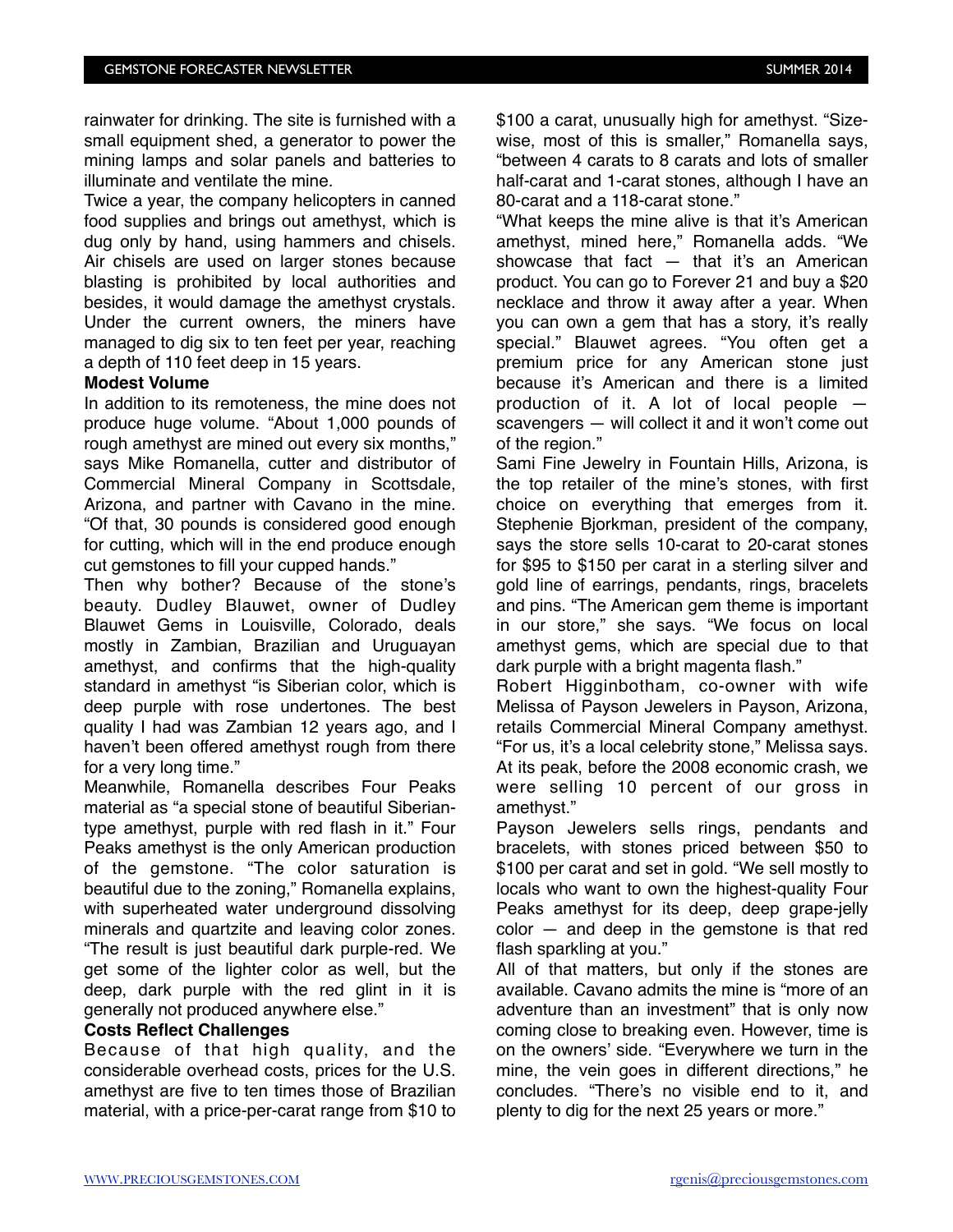#### **Gem Robberies**

**Chinese suspect arrested over international diamond heist Shanghalist.com by Kate Nelson September 15, 2014**

A 46-year-old man from China accused of stealing millions of dollars worth of diamonds across almost 10 different countries was arrested in Switzerland during another robbery attempt, CRIEnglish reports.

Interpol Red Notice said that the Chinese national, Meng Jianguo, was suspected of carrying out the robberies in operation with another person while in Austria, Belgium, France, Germany, Malaysia, Monaco, Switzerland and Britain. He's been implicated in over a dozen heists since 2012, including the theft of a 1.5 million USD diamond ring in Bahrain last year.

Meng was arrested in a Zurich jewelry store when an employee recognized him from an industry alert and called the police.

An Interpol statement said that Meng would typically enter a store with another person and ask to see a selection of diamond rings. The suspects would then distract the salesperson and steal one of the rings as the vendor turned away.

Interpol is now investigating two other criminal groups from China believed to be carrying out similar operations.

#### **Burma**

**Burmese Among Victims of Massive Jade Scam in China Irrawaddy**

**By Echo Hui** 

#### **August 8, 2014 |**

Hundreds of people, including Burmese jade dealers, have seen their fortunes vanish in a scam described as the biggest jade fraud case in the history of the People's Republic of China, police in the country's southwest have revealed Up to 1 billion yuan (US\$160 million) worth of jade treasures were taken by a 33-year-old Chinese conman named Zhong Xiong over the past few months, according to Chinese police's preliminary investigation.

"Overall, what he did was to find a hole in the cross border trade and present himself as a rich man to approach potential dealers who were desperate to sell their products," according to one jade dealer surnamed Xie, who said he was approached by Zhong.

Every year, a large number of raw jade stones are shipped to Yunnan province from neighboring Burma. Burmese jade is considered to be the world's highest quality, and the jade trade between the two countries—much of it illicit —was estimated at \$8 billion in 2011 by the Harvard Ash Center.

After being crafted by artisans, a variety of valuable jade pieces stream into the Chinese market. In the jewelry industry, it is common to lend or exchange inventory on an informal basis, giving customers more choice and products more exposure to potential buyers.

Zhong is said to have told victims that he knew wealthy clients in Shanghai and Beijing who wanted artifacts made from the highest quality jade. But after collecting the jade items, Zhong disappeared without paying for them, the Oriental Morning Post reported.

According to police, Zhong presented himself as a man of immense wealth, living an extravagant lifestyle and driving flashy cars. By wining and dining other gems dealers, he quickly befriended local merchants.

Revelations of the scam come at a time when China's jade market has shrunk sharply. Police believe jewelry traders and individual lenders facing a business downturn were lured by the promise of a huge backlog of jade to be sold.

The scam has damaged the trust between Burmese and Chinese jade traders—relations built over decades of doing business together.

"In this industry, dealers are relying on their own personal credit. They have to deal with some middlemen to sell the product," said Xie. "Zhong presented himself as a generous man, so nobody suspected he might be a fraud.

"It must have been planned for a long time. For a scam of such scale, it needed to be well prepared for years, gaining trust step by step."

Sixty-seven victims had reported the scam to police by April. Zhong was arrested in May and is currently being held by authorities, awaiting trial.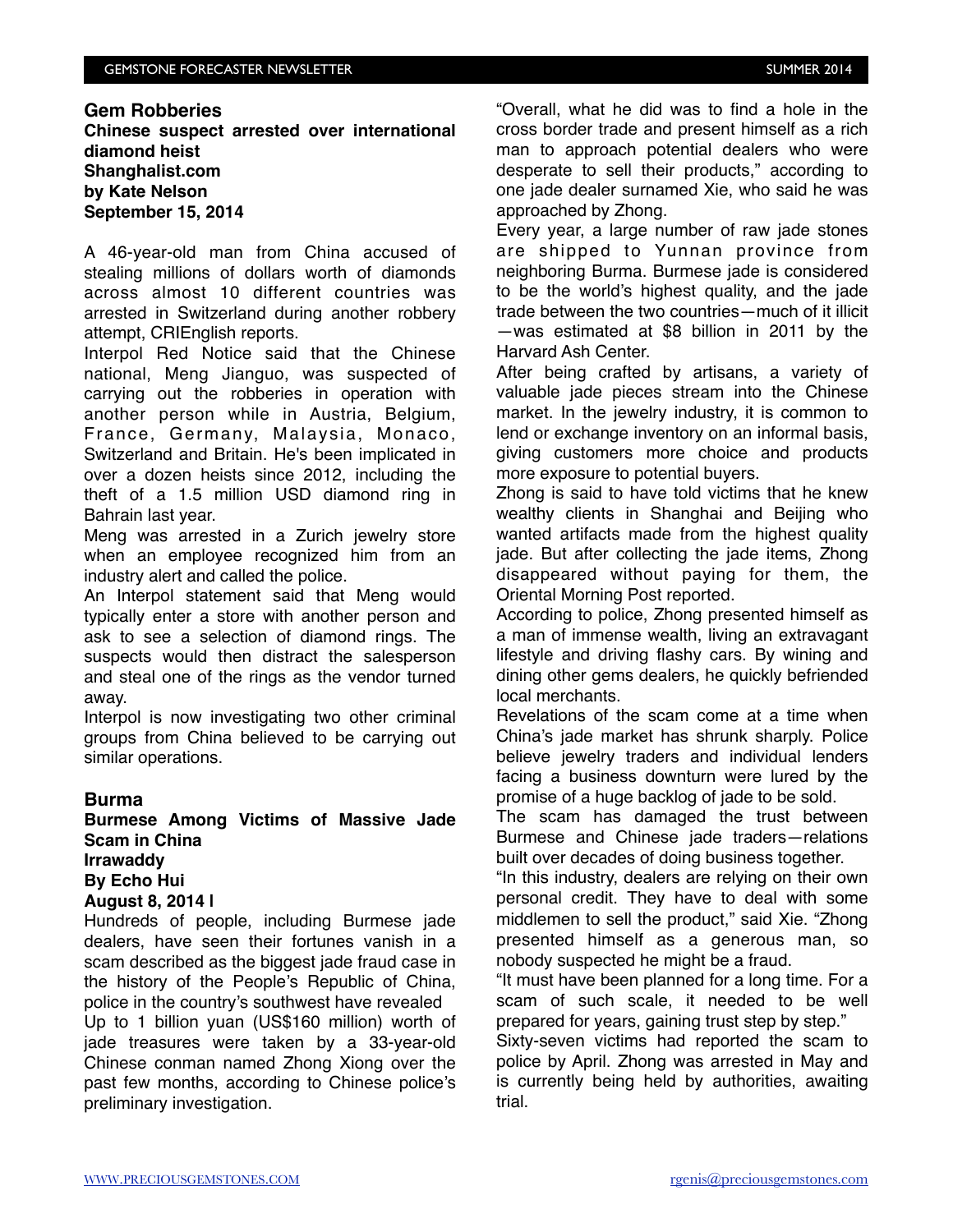The swindled come from major jade trading centers in Yunnan such as Kunming, Tengchong and Ruili, as well as other Chinese provinces and even across the border in Burma, according to Chinese reports. But the total victims could number in the hundreds, as most dealers borrow and lend jade items to others, including business partners in Burma.

Yang Yuan, who lost 27.32 million yuan, said he could no longer return home as most of the items came from business partners from Ruili and Burma. "They have been looking for me, and I have no money to pay them back," Yang told The Paper, a Mandarin-language daily.

Police have not yet disclosed a specific total value for the stolen goods, saying only that the amount is "huge." Reports have said the number could be north of 1 billion yuan. It is also unclear how many dealers from Burma were roped into the scam.

Xie said jade dealers would most certainly be more cautious in the future, but the trader remained optimistic about the jade market's future prospects.

"As the wealthy people in China gradually increase, the good days are just beginning," he said. "Twenty years ago, only people who lived in affluent areas like Hong Kong, Taiwan or Guangdong bought jade, but now there are buyers from every part of China."

### **Jade Mines to Resume Operations in Kachin State: Burmese Govt Irrawaddy**

#### **By Kyaw Hsu July 8, 2014**

In northern Burma, where the vast majority of the world's jade is produced, mining companies will soon be allowed to resume operations, following a two-year hiatus due to armed conflicts.

The Ministry of Mines announced Tuesday that small- and large-scale miners can return September 1 to the resource-rich Kachin State.

Mining operations were suspended in the state in 2012 due to fighting between the government's military and an ethnic armed group, the Kachin Independence Army (KIA). After the suspension, small-scale miners and hand-pickers moved in illegally to try their luck.

The Ministry of Mines said progress had been made recently in peace talks between the government and the KIA, although a bilateral ceasefire remains elusive.

The decision to resume mining operations follows an annual gems emporium in the capital Naypyidaw, which saw fewer lots of jade than previous years. Even so, jade sales surpassed expectations, reaching about US\$3.4 billion, compared with \$2.6 billion last year.

Trade in the precious stones is controversial because competing claims over mines helped fuel the war between the military and the KIA.

A senior official from the Myanmar Gems Enterprise, under the Ministry of Mines, said that before 2012, about 700 jade mining companies worked in Kachin State's Hpakant and Lone Khin areas, where most of the jade is sourced.

"Companies whose licenses are still active to explore jade mines can continue their work. Otherwise they need to renew their licenses," the official told The Irrawaddy.

"Due to the government's temporary stop on jade mining, the number of jade lots at the annual emporiums in 2013 and 2014 were smaller. I hope that if they are allowed back, there will be not one but two emporiums next year," he said, adding that the government hoped to sell less raw jade and more value-added jade products in the future.

Khin Lay Myint, vice chairman of the Myanmar Gems and Jewelry Entrepreneurs Association (Mandalay) said she expected the supply of jade to return to normal soon. "We welcome the government's decision to allow jade miners to resume their work," she said.

Daw Khar, a resident and jade dealer in Hpakant, said the return of mining companies could end the illegal exploration by hand-pickers. "Some residents explored in company-owned mines when the companies stopped working. This was not legal, and they will need to stop doing that," she said.